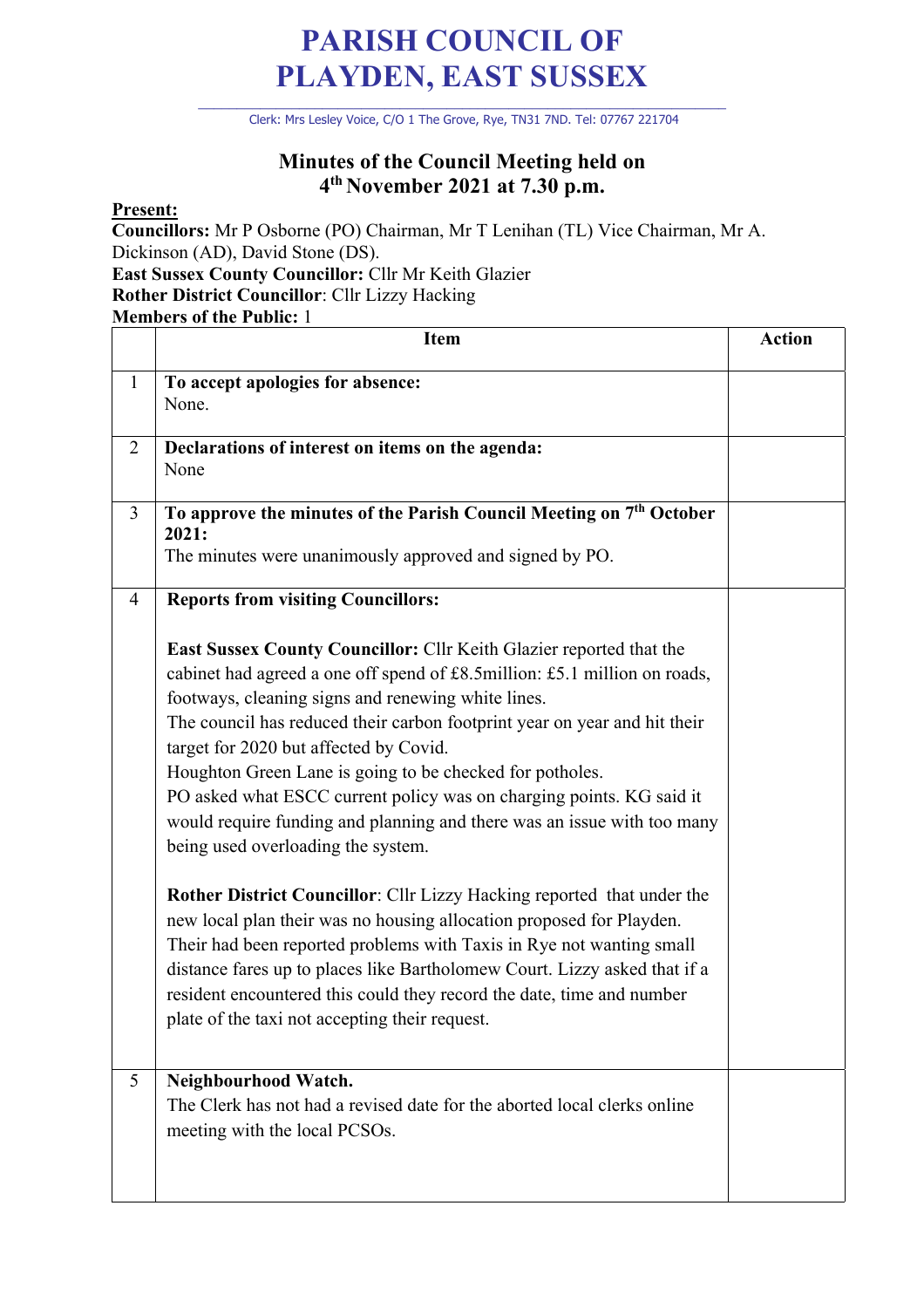| 6              | Public adjournment: To suspend the meeting for any public                                                                                                                                                                                                                                                                                                                                                                                                                                                                               |  |
|----------------|-----------------------------------------------------------------------------------------------------------------------------------------------------------------------------------------------------------------------------------------------------------------------------------------------------------------------------------------------------------------------------------------------------------------------------------------------------------------------------------------------------------------------------------------|--|
|                | statements. Members of the public are encouraged to attend the                                                                                                                                                                                                                                                                                                                                                                                                                                                                          |  |
|                | meeting and raise any pertinent issues at this point.                                                                                                                                                                                                                                                                                                                                                                                                                                                                                   |  |
|                | The member of the public attending said that in her experience and people<br>she knew, most local taxi drivers were very helpful and did short journeys<br>taking people home with shopping etc.<br>She had noted that both the 40mph signs are now missing having been<br>knocked down by cars leaving the road and have not yet been replaced.<br>She also mentioned the congestion at Tilling Green vaccination centre in<br>Rye due to parking and suggested that some people could park in the<br>Gibbets March car park and walk. |  |
|                |                                                                                                                                                                                                                                                                                                                                                                                                                                                                                                                                         |  |
| $\overline{7}$ | Matters arising from last minutes not covered elsewhere.<br>The Clerk had received an update from the planning enforcement team<br>regarding the ongoing activity at the field next to High Bank in Houghton<br>Lane. They have now visited the site and have told the landowner to clear<br>the items including the hardcore from the field.                                                                                                                                                                                           |  |
| 8              | Correspondence:                                                                                                                                                                                                                                                                                                                                                                                                                                                                                                                         |  |
|                | No additional correspondence had been received.                                                                                                                                                                                                                                                                                                                                                                                                                                                                                         |  |
| 9              | Planning.                                                                                                                                                                                                                                                                                                                                                                                                                                                                                                                               |  |
|                | <b>Applications.</b>                                                                                                                                                                                                                                                                                                                                                                                                                                                                                                                    |  |
|                |                                                                                                                                                                                                                                                                                                                                                                                                                                                                                                                                         |  |
|                | RR/2021/2027/P<br>Meadow View (formerly Hoad Cottage), Randolphs Lane, Playden,<br><b>TN31 7PR</b><br>New first floor addition to create a chalet style bungalow with rear<br>facing balcony. New ground floor layout. Partial weather board<br>cladding to property.<br>The council supports this application.                                                                                                                                                                                                                         |  |
|                | Outcomes.                                                                                                                                                                                                                                                                                                                                                                                                                                                                                                                               |  |
|                | RR/2021/1902/P<br>Tilmans, Houghton Green Lane, Playden, TN317PJ<br>Proposed alterations and conversion of detached garage including<br>decking and extension to create home office/gym, together with single<br>storey extension to dwelling including over-cladding previous<br>extension.<br>Approved with conditions                                                                                                                                                                                                                |  |
|                | RR/2020/2532/P<br>Tide View, New England lane, Playden, TN31 7NT<br>Demolish entrance porch and replace with new single storey side<br>extension. Construction of new single storey studio building.<br>Proposed alterations to main house including extending lower ground<br>floor to house new garage: and cladding existing elevations<br>Approved                                                                                                                                                                                  |  |
|                | RR/2021/1566/P<br>The Steps, New England Lane, Playden, TN31 7NT<br>Erection of two storey extension including covered walkway.<br>Approved                                                                                                                                                                                                                                                                                                                                                                                             |  |